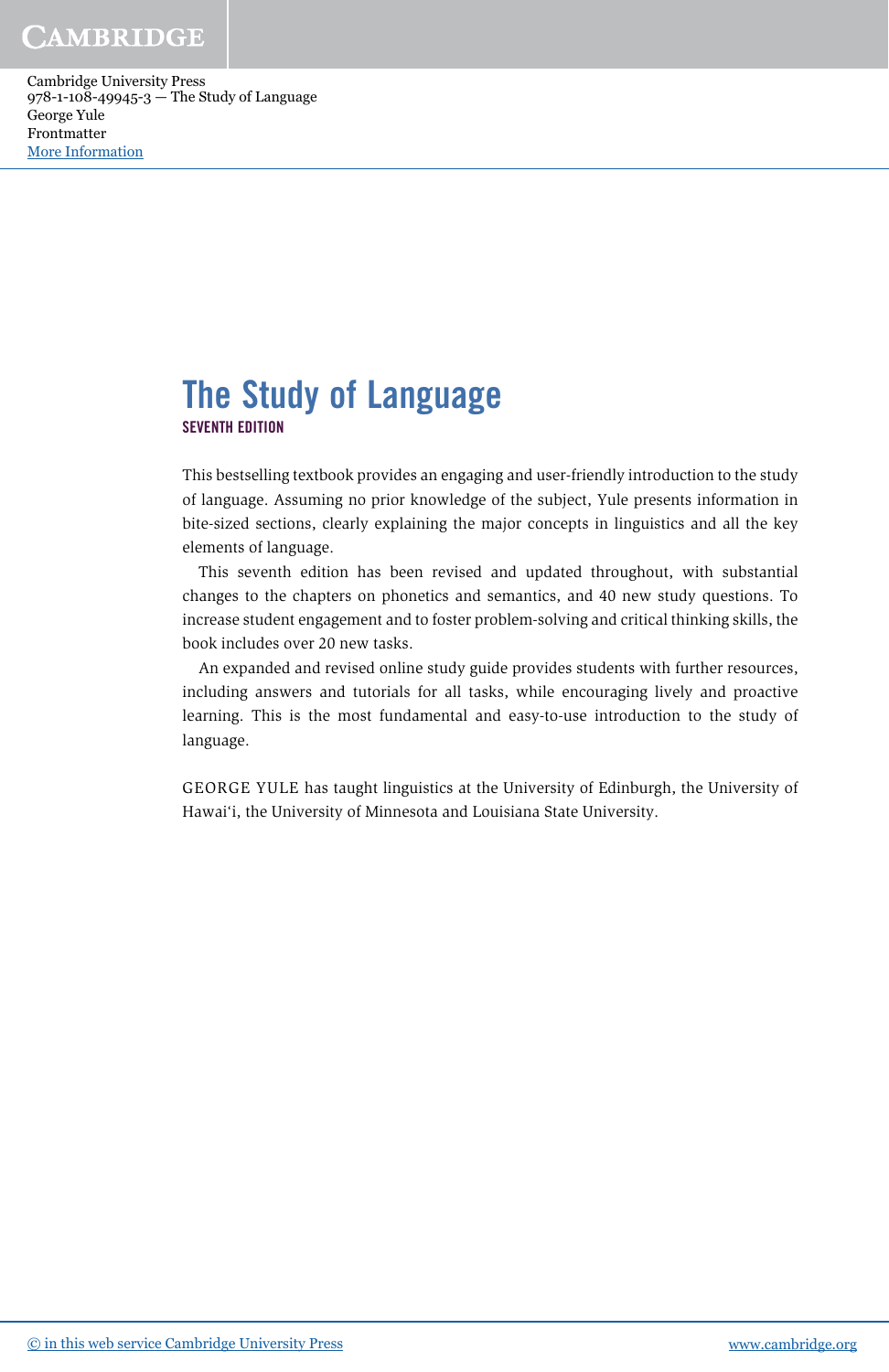Cambridge University Press 978-1-108-49945-3 — The Study of Language George Yule Frontmatter [More Information](www.cambridge.org/9781108499453)

> "With a wide array of illustrative examples, accessible explanations, and engaging activities, Yule excels in transforming his readers' inherent familiarity with language into explicit knowledge of linguistic concepts. In its seventh edition, The Study of Language thus retains its status as the preeminent text for introducing students to language as a field of study and guiding them through a broad range of linguistic analyses." Kristy Beers Fagersten, Sodertorn University

> "The Study of Language provides a solid overview of an impressively wide range of areas in linguistics, not only "core" areas such as syntax and phonology, but also the origins of language, pragmatics, discourse analysis, historical linguistics and more. Each chapter succeeds in providing a thorough overview of its topic while remaining at a level appropriate to newcomers in the field. The book is written in a style accessible even to non-native English speakers. A great book for introductory undergraduate linguistics classes. The study questions and tasks at the end of each chapter are engaging and the discussion topics/projects are designed to push students beyond the material, and to use their own experiences and analytical skills to think about language." Kathleen O'Connor, University of Lille 3 – Charles de

" ... the  $7<sup>th</sup>$  edition of The Study of Language continues the charm of Yule's introductory method for student and instructor, offering intellectually manageable chunks of information to firsttime learners of linguistics, with ample space for elaboration and practice in the classroom."

Aaron Smith, Illinois State University

"In this beautifully exemplified and coherently structured book, Yule guides readers through the various aspects of language study. This is an ideal introduction to linguistics for students and practitioners with a general interest in language. This edition is enriched with study questions and tasks which will be particularly useful to readers." Sofia Lampropoulou, University of Liverpool

" ... an impeccably organized introduction to linguistics." Geraldine Bard, Buffalo State University

Gaulle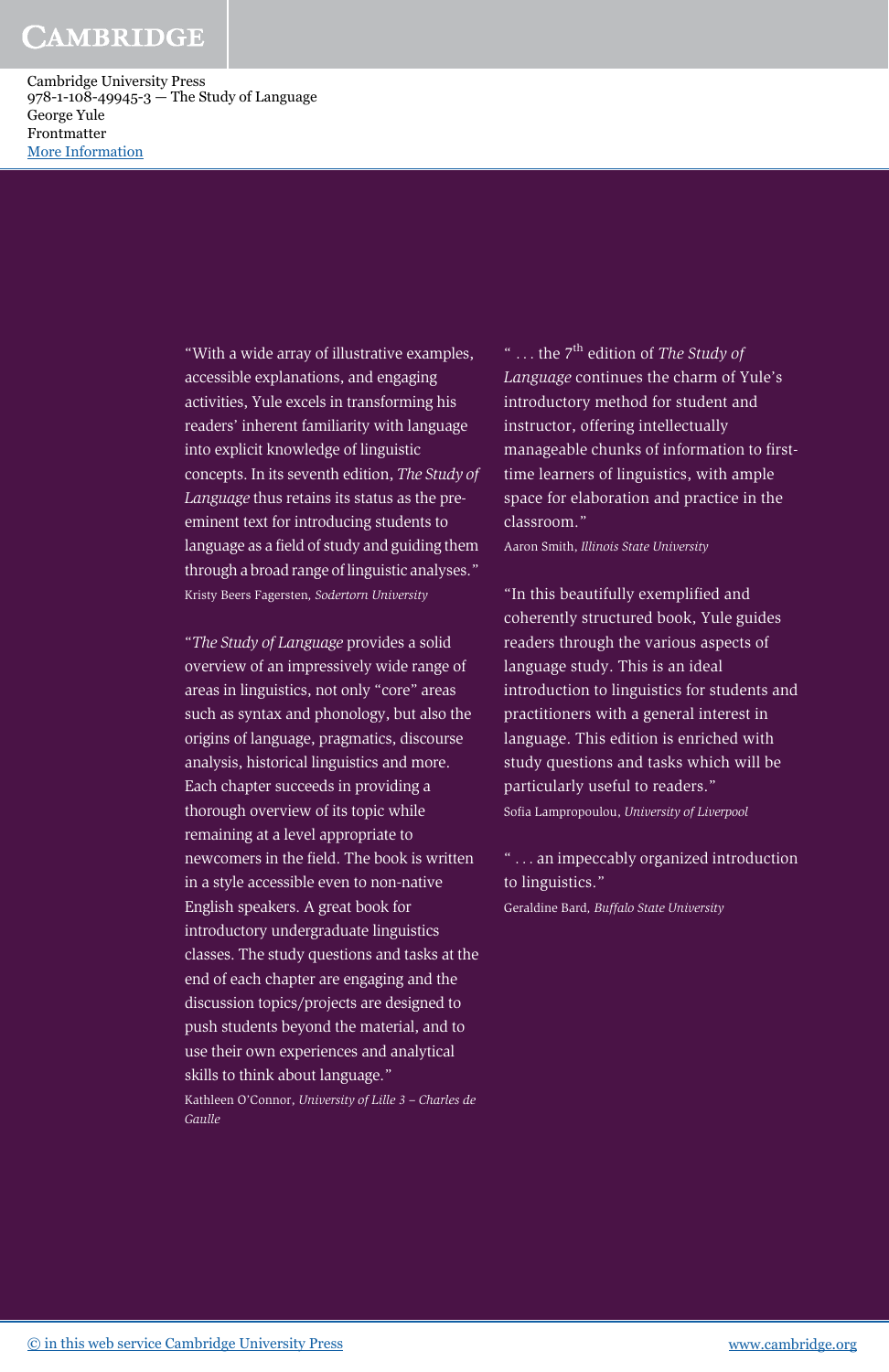# The Study of Language

#### SEVENTH EDITION

GEORGE YULE



[© in this web service Cambridge University Press](www.cambridge.org) www.cambridge.org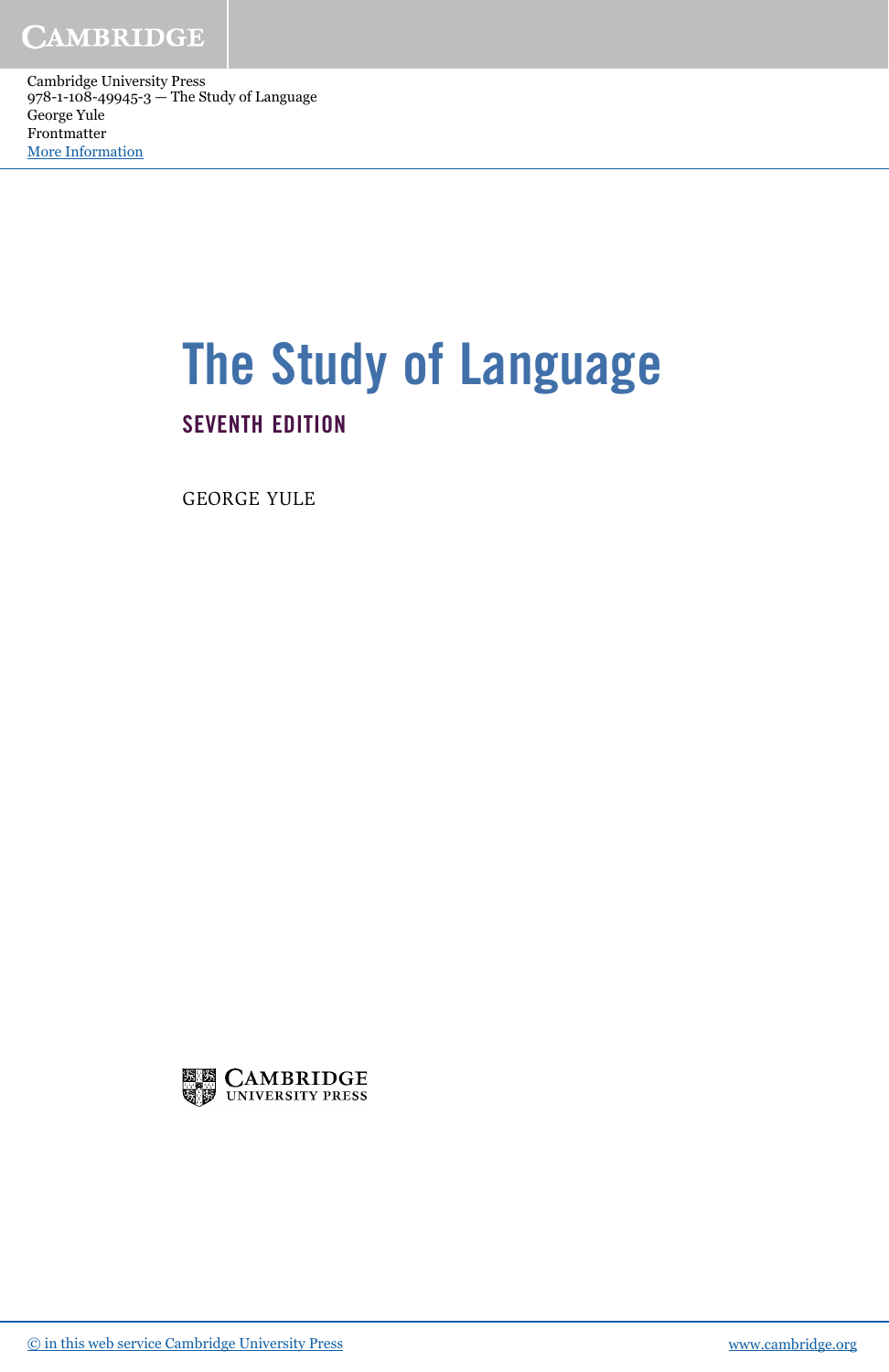#### **CAMBRIDGE UNIVERSITY PRESS**

University Printing House, Cambridge CB2 8BS, United Kingdom One Liberty Plaza, 20th Floor, New York, NY 10006, USA 477 Williamstown Road, Port Melbourne, VIC 3207, Australia 314–321, 3rd Floor, Plot 3, Splendor Forum, Jasola District Centre, New Delhi – 110025, India 79 Anson Road, #06–04/06, Singapore 079906

Cambridge University Press is part of the University of Cambridge.

It furthers the University's mission by disseminating knowledge in the pursuit of education, learning, and research at the highest international levels of excellence.

www.cambridge.org Information on this title: www.cambridge.org/9781108499453 DOI: 10.1017/9781108582889

© George Yule 2020

This publication is in copyright. Subject to statutory exception and to the provisions of relevant collective licensing agreements, no reproduction of any part may take place without the written permission of Cambridge University Press.

First published 1985 Second edition 1996 Third edition 2006 Fourth edition 2010 Fifth edition 2014 Sixth edition 2017 Seventh edition 2020

Printed in Singapore by Markono Print Media Pte Ltd

A catalogue record for this publication is available from the British Library.

Library of Congress Cataloging-in-Publication Data Names: Yule, George, 1947– author.

Title: The study of language / George Yule. Description: Seventh edition. | New York, NY : Cambridge University Press, [2019] | Includes bibliographical references and index. Identifiers: LCCN 2019020553 | ISBN 9781108499453 (alk. paper) Subjects: LCSH: Language and languages. | Linguistics. Classification: LCC P107 .Y85 2019 | DDC 401–dc23 LC record available at https://lccn.loc.gov/2019020553

ISBN 978-1-108-49945-3 Hardback ISBN 978-1-108-73070-9 Paperback

Additional resources for this publication at www.cambridge.org/yule7

Cambridge University Press has no responsibility for the persistence or accuracy of URLs for external or third-party internet websites referred to in this publication and does not guarantee that any content on such websites is, or will remain, accurate or appropriate.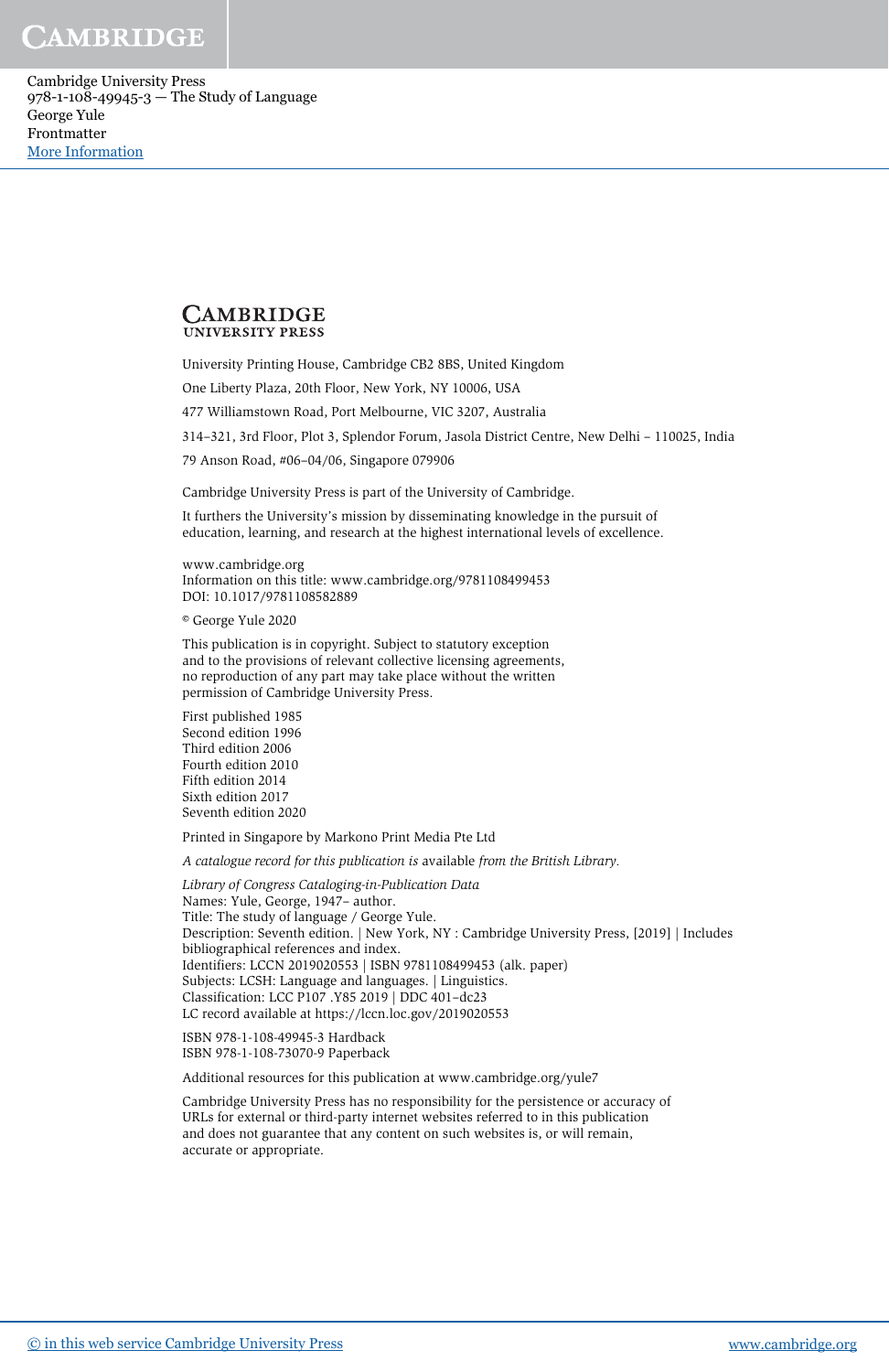# **Contents**

#### Preface page is a page of the page  $p$

| 1 The Origins of Language             | 1              |
|---------------------------------------|----------------|
| <b>The Divine Source</b>              | $\overline{2}$ |
| <b>The Natural Sound Source</b>       | 3              |
| The "Bow-Wow" Theory                  | 3              |
| <b>The "Pooh-Pooh" Theory</b>         | 3              |
| <b>The Musical Source</b>             | $\overline{4}$ |
| <b>The Social Interaction Source</b>  | 5              |
| <b>The Physical Adaptation Source</b> | 5              |
| <b>Teeth and Lips</b>                 | 6              |
| <b>Mouth and Tongue</b>               | 6              |
| <b>Larynx and Pharynx</b>             | 6              |
| <b>The Tool-Making Source</b>         | $\overline{7}$ |
| <b>The Human Brain</b>                | 7              |
| <b>The Genetic Source</b>             | 8              |
| <b>The Innateness Hypothesis</b>      | 8              |
| <b>Study Questions</b>                | 9              |
| <b>Tasks</b>                          | 9              |
| <b>Discussion Topics/Projects</b>     | 10             |
| <b>Further Reading</b>                | 11             |
|                                       |                |

#### 2 Animals and Human Language 13

| Communication                       | 14 |
|-------------------------------------|----|
| <b>Properties of Human Language</b> | 14 |
| <b>Displacement</b>                 | 15 |
| <b>Arbitrariness</b>                | 15 |
| <b>Cultural Transmission</b>        | 16 |
| <b>Productivity</b>                 | 17 |
| <b>Duality</b>                      | 18 |
| <b>Talking to Animals</b>           | 18 |
| <b>Chimpanzees and Language</b>     | 19 |
| <b>Washoe</b>                       | 19 |
| <b>Sarah and Lana</b>               | 20 |
| <b>The Controversy</b>              | 21 |
| Kanzi                               | 22 |
| <b>Using Language</b>               | 22 |
| <b>Study Questions</b>              | 23 |
| Tasks                               | 23 |
| <b>Discussion Topics/Projects</b>   | 24 |
| <b>Further Reading</b>              | 26 |
|                                     |    |

| 3 The Sounds of Language                       |
|------------------------------------------------|
| <b>Phonetics</b>                               |
| <b>Consonants</b>                              |
| <b>Voiced and Voiceless Sounds</b>             |
| <b>Place of Articulation</b>                   |
| <b>Familiar Symbols</b>                        |
| <b>Unfamiliar Symbols</b>                      |
| <b>Transcribing Sounds (Not Letters)</b>       |
| <b>Manner of Articulation</b>                  |
| <b>A Consonant Chart</b>                       |
| <b>Glottal Stops and Flaps</b>                 |
| <b>Vowels</b>                                  |
| <b>Diphthongs</b>                              |
| <b>American and British Diphthongs</b>         |
| <b>Subtle Individual Variation</b>             |
| <b>Study Questions</b>                         |
| <b>Tasks</b>                                   |
| <b>Discussion Topics/Projects</b>              |
| <b>Further Reading</b>                         |
|                                                |
| <b>The Sound Patterns of Language</b> 44<br>Δ. |

#### **4 The Sound Patterns of Language** 44

| ΙJ | Phonology                         | 45 |
|----|-----------------------------------|----|
| 14 | Phonemes                          | 46 |
| 14 | <b>Natural Classes</b>            | 46 |
| 15 | <b>Phones and Allophones</b>      | 47 |
| 15 | <b>Complementary Distribution</b> | 48 |
| 16 | <b>Minimal Pairs and Sets</b>     | 48 |
| 17 | <b>Phonotactics</b>               | 48 |
| 18 | <b>Syllables</b>                  | 49 |
| 18 | <b>Consonant Clusters</b>         | 49 |
| 19 | <b>Coarticulation Effects</b>     | 50 |
| 19 | <b>Assimilation</b>               | 50 |
| 20 | <b>Nasalization</b>               | 50 |
| 21 | <b>Elision</b>                    | 51 |
| 22 | <b>Normal Speech</b>              | 51 |
| 22 | <b>Study Questions</b>            | 52 |
| 23 | <b>Tasks</b>                      | 52 |
| 23 | <b>Discussion Topics/Projects</b> | 55 |
| 24 | <b>Bob Belviso Translated</b>     | 56 |
| 26 | <b>Further Reading</b>            | 56 |
|    |                                   |    |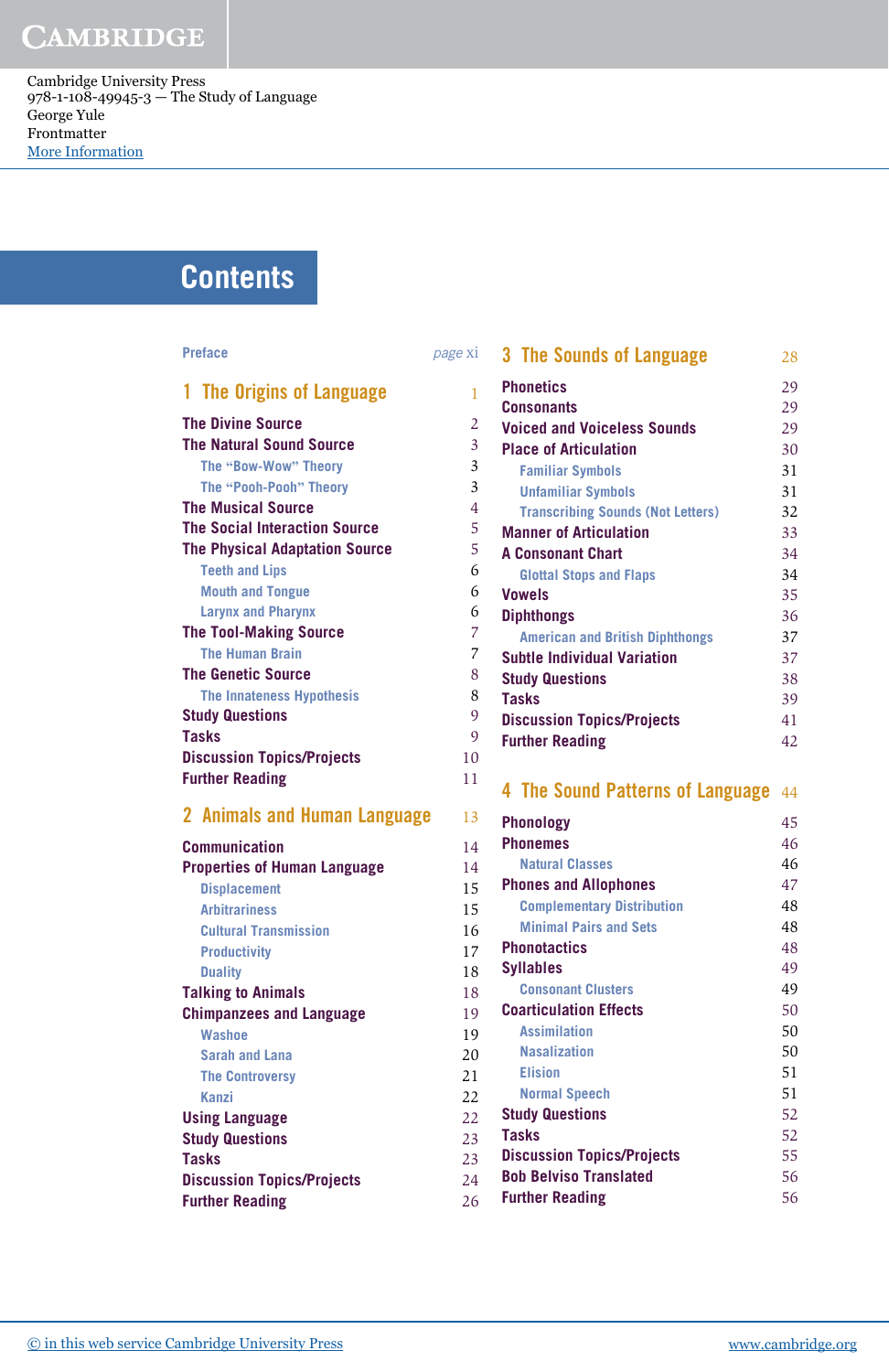Cambridge University Press 978-1-108-49945-3 — The Study of Language George Yule Frontmatter [More Information](www.cambridge.org/9781108499453)

vi Contents

| <b>5</b> Word Formation                     | 58 |
|---------------------------------------------|----|
| <b>Neologisms</b>                           | 59 |
| <b>Etymology</b>                            | 59 |
| <b>Borrowing</b>                            | 60 |
| <b>Loan-Translation</b>                     | 60 |
| <b>Compounding</b>                          | 61 |
| <b>Blending</b>                             | 61 |
| <b>Clipping</b>                             | 62 |
| <b>Hypocorisms</b>                          | 62 |
| <b>Backformation</b>                        | 62 |
| <b>Conversion</b>                           | 63 |
| <b>Coinage</b>                              | 64 |
| <b>Acronyms</b>                             | 64 |
| <b>Derivation</b>                           | 65 |
| <b>Prefixes and Suffixes</b>                | 65 |
| <b>Infixes</b>                              | 65 |
| <b>Multiple Processes</b>                   | 66 |
| <b>Study Questions</b>                      | 67 |
| <b>Tasks</b>                                | 68 |
| <b>Discussion Topics/Projects</b>           | 72 |
| <b>Further Reading</b>                      | 73 |
| <b>Morphology</b><br>6                      | 75 |
| <b>Morphology</b>                           | 76 |
| <b>Morphemes</b>                            | 76 |
| <b>Free and Bound Morphemes</b>             | 77 |
| <b>Lexical and Functional Morphemes</b>     | 77 |
| <b>Derivational Morphemes</b>               | 78 |
| <b>Inflectional Morphemes</b>               | 78 |
| <b>Morphological Description</b>            | 79 |
| <b>Morphs, Allomorphs and Special Cases</b> | 80 |
| <b>Other Languages</b>                      | 81 |
| Kanuri                                      | 81 |
| <b>Ganda</b>                                | 81 |
| <b>Ilocano</b>                              | 82 |
| <b>Tagalog</b>                              | 82 |
| <b>Study Questions</b>                      | 83 |
| <b>Tasks</b>                                | 84 |
| <b>Discussion Topics/Projects</b>           | 89 |
| <b>Further Reading</b>                      | 91 |
| 7 Grammar                                   | 92 |
| <b>English Grammar</b>                      | 93 |
| <b>Traditional Grammar</b>                  | 93 |

| 58              | <b>The Parts of Speech</b>                | 94  |
|-----------------|-------------------------------------------|-----|
|                 | <b>Agreement</b>                          | 95  |
| 59              | <b>Grammatical Gender</b>                 | 96  |
| 59              | <b>Traditional Analysis</b>               | 96  |
| 50              | <b>The Prescriptive Approach</b>          | 97  |
| 50              | <b>Captain Kirk's Infinitive</b>          | 97  |
| 51              | <b>The Descriptive Approach</b>           | 98  |
| 51              | <b>Structural Analysis</b>                | 98  |
| 52              | <b>Constituent Analysis</b>               | 99  |
| 52              | <b>Subjects and Objects</b>               | 100 |
| 52              | <b>Word Order</b>                         | 101 |
| 53              | <b>Language Typology</b>                  | 101 |
| 54              | <b>Why Study Grammar?</b>                 | 102 |
| 54              | <b>Study Questions</b>                    | 103 |
| 55              | <b>Tasks</b>                              | 103 |
| 55              | <b>Discussion Topics/Projects</b>         | 109 |
| 55              | <b>Further Reading</b>                    | 110 |
| 56              |                                           |     |
| 57              | 8 Syntax                                  | 112 |
| 58<br>72        | <b>Syntactic Rules</b>                    | 113 |
| 73              | <b>A Generative Grammar</b>               | 113 |
|                 | <b>Deep and Surface Structure</b>         | 114 |
| 75              | <b>Structural Ambiguity</b>               | 114 |
| 76              | <b>Syntactic Analysis</b>                 | 115 |
| 76              | <b>Phrase Structure Rules</b>             | 116 |
| 77              | <b>Lexical Rules</b>                      | 116 |
| 77              | <b>Tree Diagrams</b>                      | 117 |
| 78              | <b>Tree Diagrams of English Sentences</b> | 118 |
| 78              | <b>Just Scratching the Surface</b>        | 119 |
| 79              | <b>Study Questions</b>                    | 120 |
| 80 <sup>°</sup> | <b>Tasks</b>                              | 121 |
| 31              | <b>Discussion Topics/Projects</b>         | 126 |
| 31              | <b>Further Reading</b>                    | 128 |
| $\overline{31}$ |                                           |     |
| 32              | <b>9</b> Semantics                        | 129 |
| 32              | <b>Meaning</b>                            | 130 |
| $\overline{33}$ | <b>Semantic Features</b>                  | 131 |
| 34              | <b>Componential Analysis</b>              | 131 |
| 39              | <b>Words as Containers of Meaning</b>     | 132 |
| $\overline{1}$  | <b>Semantic Roles</b>                     | 132 |
|                 | <b>Agent and Theme</b>                    | 132 |
| $\overline{2}$  | <b>Instrument and Experiencer</b>         | 133 |
| 3 <sup>3</sup>  | <b>Location, Source and Goal</b>          | 133 |
| $3^{3}$         | <b>Lexical Relations</b>                  | 134 |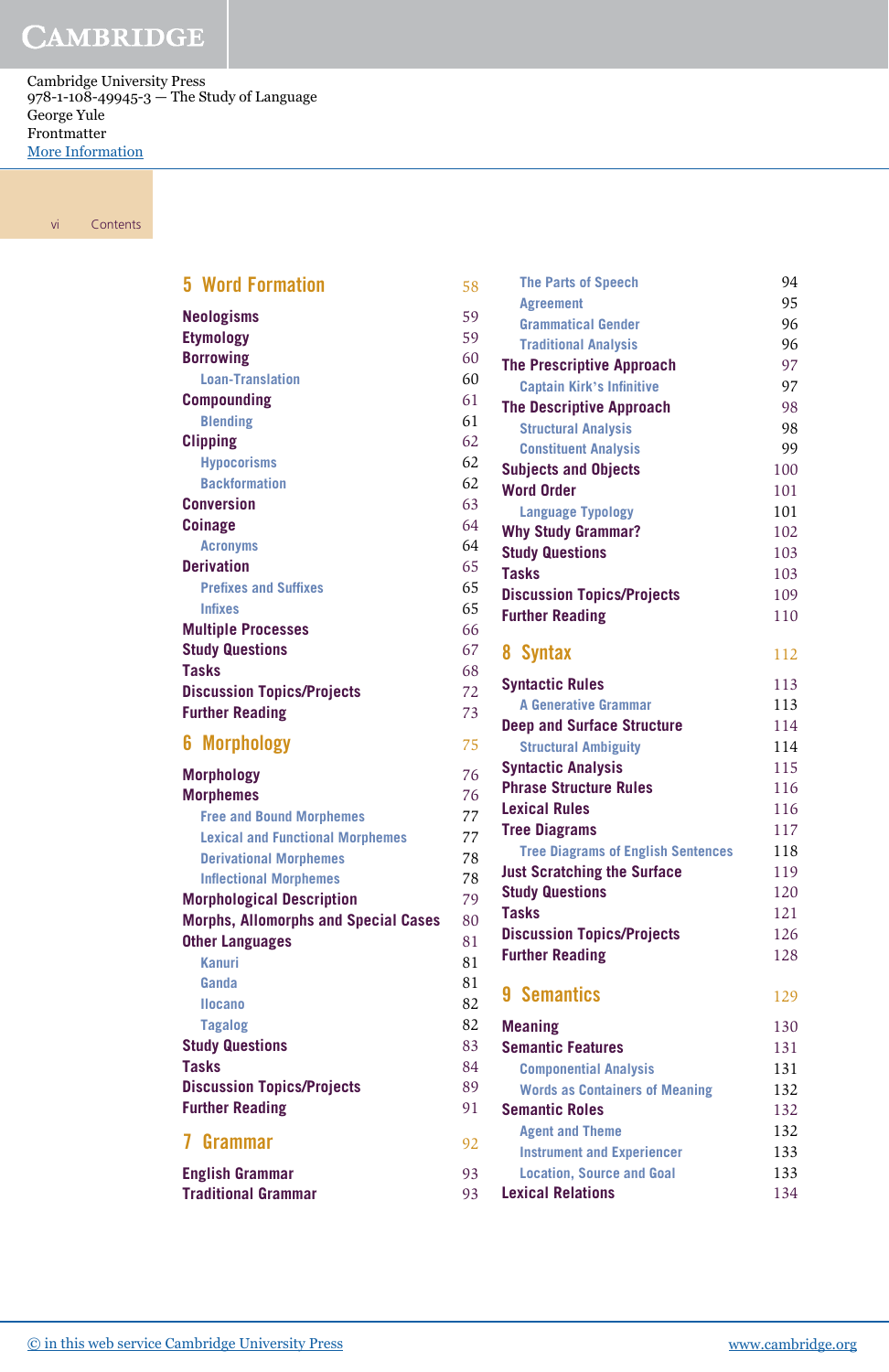Cambridge University Press 978-1-108-49945-3 — The Study of Language George Yule Frontmatter [More Information](www.cambridge.org/9781108499453)

Synonymy

| Contents | VII |
|----------|-----|
|          |     |

| <b>Antonymy</b>                        | 135 |
|----------------------------------------|-----|
| <b>Hyponymy</b>                        | 135 |
| <b>Prototypes</b>                      | 137 |
| <b>Homophones and Homonyms</b>         | 137 |
| <b>Polysemy</b>                        | 138 |
| <b>Word Play</b>                       | 138 |
| <b>Metonymy</b>                        | 139 |
| <b>Collocation</b>                     | 139 |
| <b>Concordance</b>                     | 140 |
| <b>Study Questions</b>                 | 141 |
| <b>Tasks</b>                           | 142 |
| <b>Discussion Topics/Projects</b>      | 146 |
| <b>Further Reading</b>                 | 147 |
| <b>10 Pragmatics</b>                   | 149 |
| <b>Invisible Meaning</b>               | 150 |
| <b>Context</b>                         | 151 |
| <b>Deixis</b>                          | 152 |
| <b>Reference</b>                       | 153 |
| <b>Inference</b>                       | 153 |
| <b>Anaphora</b>                        | 154 |
| <b>Presupposition</b>                  | 155 |
| <b>Pragmatic Markers</b>               | 155 |
| <b>Politeness</b>                      | 156 |
| <b>Negative and Positive Face</b>      | 156 |
| <b>Speech Acts</b>                     | 157 |
| <b>Direct and Indirect Speech Acts</b> | 157 |
| <b>Study Questions</b>                 | 158 |
| <b>Tasks</b>                           | 159 |
| <b>Discussion Topics/Projects</b>      | 163 |
| <b>Further Reading</b>                 | 165 |

#### 11 Discourse Analysis

| <b>Discourse</b>                  | 168 |
|-----------------------------------|-----|
| <b>Interpreting Discourse</b>     | 168 |
| Cohesion                          | 169 |
| <b>Coherence</b>                  | 170 |
| <b>Conversation Analysis</b>      | 171 |
| <b>Turn-Taking</b>                | 171 |
| <b>Pauses and Filled Pauses</b>   | 172 |
| <b>Adjacency Pairs</b>            | 172 |
| <b>Insertion Sequences</b>        | 173 |
| <b>The Co-operative Principle</b> | 174 |

| 134 | <b>Hedges</b>                      | 175 |  |  |
|-----|------------------------------------|-----|--|--|
| 135 | <b>Implicatures</b>                | 175 |  |  |
| 135 | <b>Background Knowledge</b>        |     |  |  |
| 137 | <b>Schemas and Scripts</b>         | 177 |  |  |
| 137 | <b>Study Questions</b>             | 178 |  |  |
| 138 | <b>Tasks</b>                       | 178 |  |  |
| 138 | <b>Discussion Topics/Projects</b>  | 181 |  |  |
| 139 | <b>Further Reading</b>             | 182 |  |  |
| 139 |                                    |     |  |  |
| 140 | 12 Language and the Brain          | 184 |  |  |
| 141 | <b>Neurolinguistics</b>            | 185 |  |  |
| 142 | <b>Language Areas in the Brain</b> | 185 |  |  |
| 146 | <b>Broca's Area</b>                | 186 |  |  |
| 147 | <b>Wernicke's Area</b>             | 186 |  |  |
|     | The Motor Cortex and the Arcuate   |     |  |  |
| 149 | <b>Fasciculus</b>                  |     |  |  |
|     |                                    | 187 |  |  |
| 150 | <b>The Localization View</b>       | 187 |  |  |
| 151 | <b>Tongue Tips and Slips</b>       | 188 |  |  |
| 152 | The Tip of the Tongue Phenomenon   | 188 |  |  |
| 153 | <b>Slips of the Tongue</b>         | 188 |  |  |
| 153 | <b>Slips of the Brain</b>          | 189 |  |  |
| 154 | <b>Slips of the Ear</b>            | 189 |  |  |
| 155 | <b>Aphasia</b>                     | 190 |  |  |
| 155 | <b>Broca's Aphasia</b>             | 190 |  |  |
| 156 | <b>Wernicke's Aphasia</b>          | 191 |  |  |
| 156 | <b>Conduction Aphasia</b>          | 191 |  |  |
| 157 | <b>Dichotic Listening</b>          | 192 |  |  |
| 157 | Left Brain, Right Brain            | 193 |  |  |
| 158 | <b>The Critical Period</b>         | 193 |  |  |
| 159 | Genie                              | 194 |  |  |
| 163 | <b>Study Questions</b>             | 195 |  |  |
| 165 | <b>Tasks</b>                       | 195 |  |  |
|     | <b>Discussion Topics/Projects</b>  | 197 |  |  |
| 167 | <b>Further Reading</b>             | 198 |  |  |
| 168 | 13 First Language Acquisition      | 201 |  |  |
| 168 |                                    |     |  |  |
| 169 | <b>Acquisition</b>                 | 202 |  |  |
| 170 | <b>Input</b>                       | 202 |  |  |
| 171 | <b>Caregiver Speech</b>            | 203 |  |  |
| 171 | <b>The Acquisition Schedule</b>    | 203 |  |  |
| 172 | <b>Cooing</b>                      | 204 |  |  |
| 172 | <b>Babbling</b>                    | 204 |  |  |
| 173 | <b>The One-Word Stage</b>          | 205 |  |  |
| 174 | <b>The Two-Word Stage</b>          | 205 |  |  |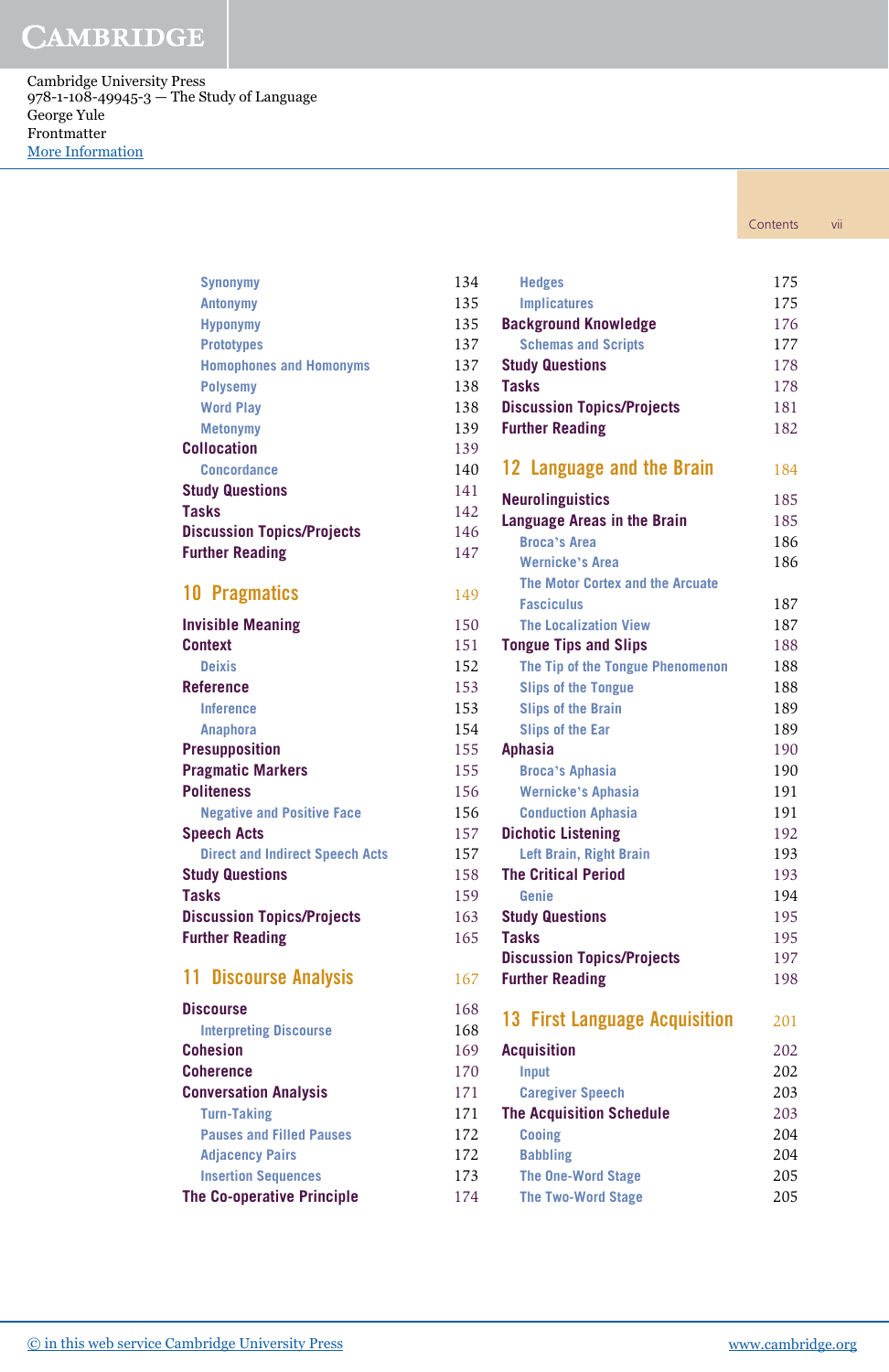Cambridge University Press 978-1-108-49945-3 — The Study of Language George Yule Frontmatter [More Information](www.cambridge.org/9781108499453)

viii Contents

| <b>Telegraphic Speech</b>              | 206  |
|----------------------------------------|------|
| <b>The Acquisition Process</b>         | 206  |
| <b>Learning through Imitation?</b>     | 207  |
| <b>Learning through Correction?</b>    | 207  |
| <b>Developing Morphology</b>           | 208  |
| <b>Developing Syntax</b>               | 209  |
| <b>Forming Questions</b>               | 209  |
| <b>Forming Negatives</b>               | 210  |
| <b>Developing Semantics</b>            | 211  |
| <b>Later Developments</b>              | 2.12 |
| <b>Study Questions</b>                 | 213  |
| <b>Tasks</b>                           | 213  |
| <b>Discussion Topics/Projects</b>      | 216  |
| <b>Further Reading</b>                 | 217  |
| <b>14 Second Language Acquisition/</b> |      |
| <b>Learning</b>                        | 219  |
| <b>Second Language Learning</b>        | 220  |
| <b>Acquisition and Learning</b>        | 220  |
| <b>Acquisition Barriers</b>            | 221  |
| <b>The Age Factor</b>                  | 221  |
| <b>Affective Factors</b>               | 222  |
| <b>Focus on Teaching Method</b>        | 222  |
| <b>The Grammar-Translation Method</b>  | 223  |
| <b>The Audiolingual Method</b>         | 223  |
| <b>Communicative Approaches</b>        | 223  |
| <b>Focus on the Learner</b>            | 224  |
| <b>Transfer</b>                        | 224  |
| Interlanguage                          | 225  |
| <b>Motivation</b>                      | 225  |
| <b>Input and Output</b>                | 226  |
| <b>Task-Based Learning</b>             | 227  |
| <b>Communicative Competence</b>        | 227  |
| <b>Study Questions</b>                 | 228  |
| <b>Tasks</b>                           | 228  |
| <b>Discussion Topics/Projects</b>      | 231  |
| <b>Further Reading</b>                 | 232  |
| 15 Gestures and Sign Languages         | 234  |
| <b>Gestures</b>                        | 235  |
| <b>Iconics</b>                         | 235  |
| <b>Deictics</b>                        | 235  |

| <b>Telegraphic Speech</b>              | 206 | <b>Oralism</b>                                | 237 |
|----------------------------------------|-----|-----------------------------------------------|-----|
| <b>The Acquisition Process</b>         | 206 | <b>Signed English</b>                         | 237 |
| <b>Learning through Imitation?</b>     | 207 | <b>Origins of ASL</b>                         | 238 |
| <b>Learning through Correction?</b>    | 207 | <b>The Structure of Signs</b>                 | 238 |
| <b>Developing Morphology</b>           | 208 | <b>Shape and Orientation</b>                  | 239 |
| <b>Developing Syntax</b>               | 209 | Location                                      | 239 |
| <b>Forming Questions</b>               | 209 | <b>Movement</b>                               | 239 |
| <b>Forming Negatives</b>               | 210 | <b>Primes</b>                                 | 239 |
| <b>Developing Semantics</b>            | 211 | <b>Facial Expressions and Finger-Spelling</b> | 240 |
| <b>Later Developments</b>              | 212 | <b>Representing Signs</b>                     | 240 |
| <b>Study Questions</b>                 | 213 | <b>The Meaning of Signs</b>                   | 241 |
| <b>Tasks</b>                           | 213 | <b>Sign Languages as Natural Languages</b>    | 242 |
| <b>Discussion Topics/Projects</b>      | 216 | <b>Study Questions</b>                        | 243 |
| <b>Further Reading</b>                 | 217 | <b>Tasks</b>                                  | 243 |
|                                        |     | <b>Discussion Topics/Projects</b>             | 244 |
| <b>14 Second Language Acquisition/</b> |     | <b>Further Reading</b>                        | 245 |
| <b>Learning</b>                        | 219 |                                               |     |
| <b>Second Language Learning</b>        | 220 | <b>16 Written Language</b>                    | 247 |
| <b>Acquisition and Learning</b>        | 220 | <b>Writing</b>                                | 248 |
| <b>Acquisition Barriers</b>            | 221 | <b>Pictograms</b>                             | 248 |
| <b>The Age Factor</b>                  | 221 | <b>Ideograms</b>                              | 249 |
| <b>Affective Factors</b>               | 222 | <b>Logograms</b>                              | 250 |
| <b>Focus on Teaching Method</b>        | 222 | <b>Phonographic Writing</b>                   | 251 |
| <b>The Grammar-Translation Method</b>  | 223 | <b>The Rebus Principle</b>                    | 251 |
| <b>The Audiolingual Method</b>         | 223 | <b>Syllabic Writing</b>                       | 252 |
| <b>Communicative Approaches</b>        | 223 | <b>Alphabetic Writing</b>                     | 253 |
| <b>Focus on the Learner</b>            | 224 | <b>Written English</b>                        | 254 |
| <b>Transfer</b>                        | 224 | <b>English Orthography</b>                    | 255 |
| Interlanguage                          | 225 | <b>Study Questions</b>                        | 256 |
| <b>Motivation</b>                      | 225 | <b>Tasks</b>                                  | 256 |
| <b>Input and Output</b>                | 226 | <b>Discussion Topics/Projects</b>             | 258 |
| <b>Task-Based Learning</b>             | 227 | <b>Further Reading</b>                        | 260 |
| <b>Communicative Competence</b>        | 227 |                                               |     |
| <b>Study Questions</b>                 | 228 |                                               |     |
| <b>Tasks</b>                           | 228 | 17 Language History and Change 262            |     |
| <b>Discussion Topics/Projects</b>      | 231 | <b>Family Trees</b>                           | 263 |
| <b>Further Reading</b>                 | 232 | <b>Indo-European</b>                          | 264 |
|                                        |     | <b>Cognates</b>                               | 264 |
| 15 Gestures and Sign Languages         | 234 | <b>Comparative Reconstruction</b>             | 265 |
| <b>Gestures</b>                        | 235 | <b>Comparing Cognates</b>                     | 265 |
| <b>Iconics</b>                         | 235 | <b>Sound Reconstruction</b>                   | 266 |
| <b>Deictics</b>                        | 235 | <b>Word Reconstruction</b>                    | 266 |
| <b>Beats</b>                           | 236 | <b>The History of English</b>                 | 267 |
| <b>Types of Sign Languages</b>         | 236 | <b>Old English</b>                            | 267 |
|                                        |     |                                               |     |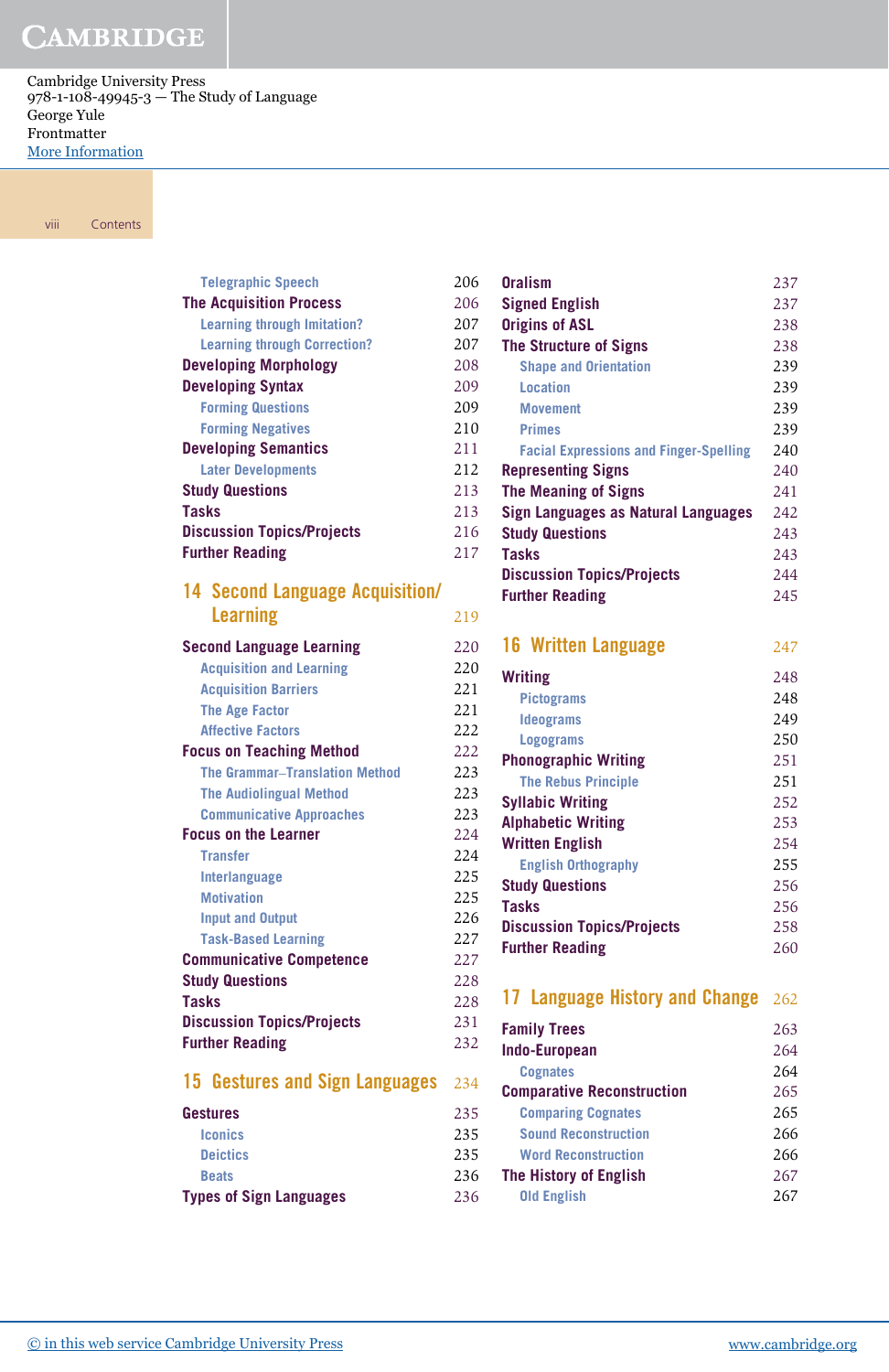Cambridge University Press 978-1-108-49945-3 — The Study of Language George Yule Frontmatter [More Information](www.cambridge.org/9781108499453)

Contents ix

| <b>Middle English</b>                      | 268  |
|--------------------------------------------|------|
| <b>Sound Changes</b>                       | 269  |
| <b>Metathesis</b>                          | 269  |
| <b>Epenthesis</b>                          | 2.70 |
| <b>Prothesis</b>                           | 270  |
| <b>Syntactic Changes</b>                   | 270  |
| <b>Loss of Inflections</b>                 | 2.71 |
| <b>Semantic Changes</b>                    | 2.71 |
| <b>Broadening of Meaning</b>               | 272  |
| <b>Narrowing of Meaning</b>                | 2.72 |
| <b>Diachronic and Synchronic Variation</b> | 2.72 |
| <b>Study Questions</b>                     | 273  |
| <b>Tasks</b>                               | 273  |
| <b>Discussion Topics/Projects</b>          | 276  |
| <b>Further Reading</b>                     | 2.77 |
|                                            |      |

|  |  |  |  | 18 Regional Variation in Language 279 |  |
|--|--|--|--|---------------------------------------|--|
|--|--|--|--|---------------------------------------|--|

| <b>The Standard Language</b>      | 280 |
|-----------------------------------|-----|
| <b>Accent and Dialect</b>         | 280 |
| <b>Variation in Grammar</b>       | 281 |
| <b>Dialectology</b>               | 281 |
| <b>Regional Dialects</b>          | 282 |
| <b>Isoglosses</b>                 | 282 |
| <b>Dialect Boundaries</b>         | 283 |
| <b>The Dialect Continuum</b>      | 284 |
| Bilingualism                      | 284 |
| <b>Diglossia</b>                  | 285 |
| <b>Language Planning</b>          | 286 |
| <b>Pidgins</b>                    | 287 |
| <b>Creoles</b>                    | 288 |
| <b>The Post-Creole Continuum</b>  | 288 |
| <b>Study Questions</b>            | 289 |
| <b>Tasks</b>                      | 289 |
| <b>Discussion Topics/Projects</b> | 292 |
| <b>Further Reading</b>            | 292 |

#### 19 Social Variation in Language 29

| <b>Sociolinguistics</b>                | 296 |
|----------------------------------------|-----|
| <b>Social Dialects</b>                 | 296 |
| <b>Education and Occupation</b>        | 297 |
| <b>Social Markers</b>                  | 298 |
| <b>Speech Style and Style-Shifting</b> | 299 |
| <b>Prestige</b>                        | 300 |
|                                        |     |

| <b>Speech Accommodation</b>               | 300 |
|-------------------------------------------|-----|
| <b>Convergence</b>                        | 300 |
| <b>Divergence</b>                         | 301 |
| <b>Register</b>                           | 301 |
| <b>Jargon</b>                             | 301 |
| <b>Slang</b>                              | 302 |
| <b>Taboo Terms</b>                        | 302 |
| <b>African American English</b>           | 303 |
| <b>Vernacular Language</b>                | 303 |
| The Sounds of a Vernacular                | 304 |
| The Grammar of a Vernacular               | 304 |
| <b>Study Questions</b>                    | 306 |
| <b>Tasks</b>                              | 306 |
| <b>Discussion Topics/Projects</b>         | 309 |
| <b>Further Reading</b>                    | 309 |
| 20<br><b>Language and Culture</b>         | 311 |
| <b>Culture</b>                            | 312 |
| <b>Categories</b>                         | 312 |
| <b>Kinship Terms</b>                      | 313 |
| <b>Time Concepts</b>                      | 313 |
| <b>Linguistic Relativity</b>              | 314 |
| <b>The Sapir-Whorf Hypothesis</b>         | 314 |
| <b>Against the Sapir-Whorf Hypothesis</b> | 315 |
| <b>Snow</b>                               | 315 |
| <b>Non-lexicalized Categories</b>         | 316 |
| <b>Cognitive Categories</b>               | 316 |
| <b>Classifiers</b>                        | 317 |
| <b>Social Categories</b>                  | 317 |
| <b>Address Terms</b>                      | 318 |
| Gender                                    | 319 |
| <b>Gendered Words</b>                     | 319 |
| <b>Gendered Structures</b>                | 320 |
| <b>Gendered Speech</b>                    | 320 |
| <b>Same-Gender Talk</b>                   | 321 |
| <b>Gendered Interaction</b>               | 321 |
| <b>Study Questions</b>                    | 322 |
| <b>Tasks</b>                              | 322 |
| Dicoussion Tonios/Droionte                | 22C |

| 296 | <b>Discussion Topics/Projects</b> | 326  |
|-----|-----------------------------------|------|
| 296 | <b>Further Reading</b>            | 32.7 |
| 297 |                                   |      |
| 298 | Glossary                          | 330  |
| 299 | <b>References</b>                 | 345  |
| 300 | Index                             | 362  |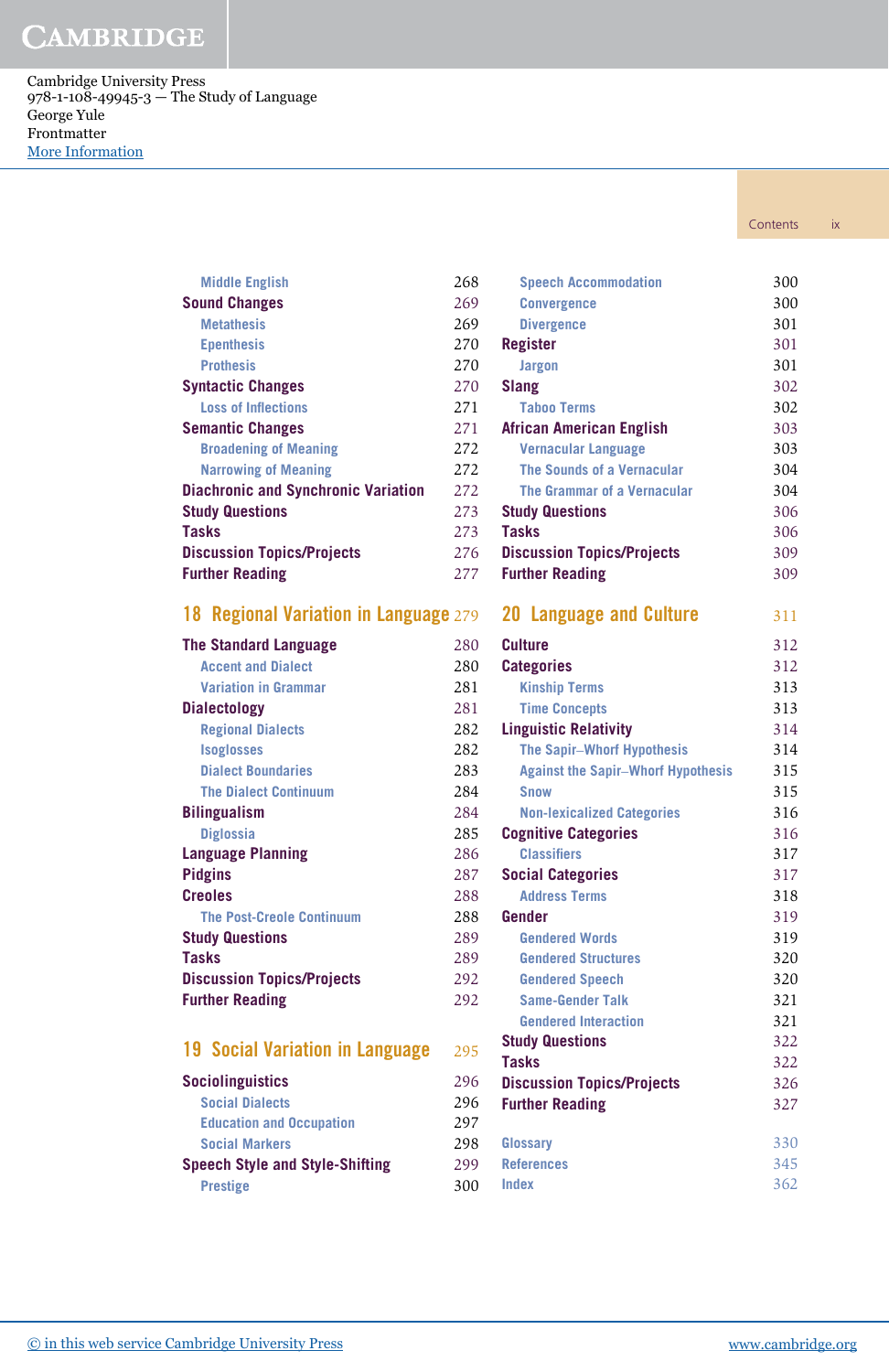Cambridge University Press 978-1-108-49945-3 — The Study of Language George Yule Frontmatter [More Information](www.cambridge.org/9781108499453)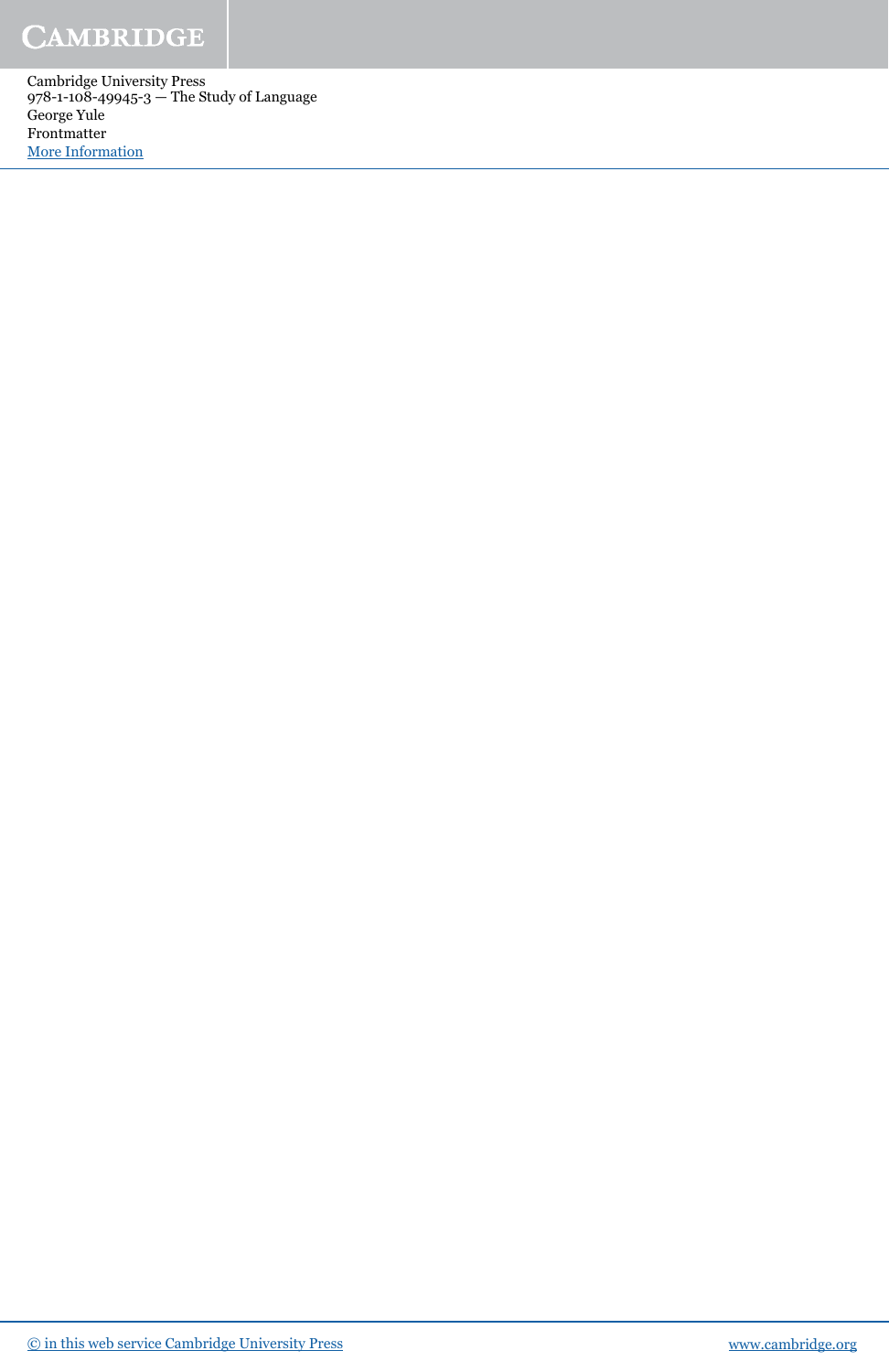# Preface

#### In This New Edition

Thanks to a number of constructive reviews by instructors familiar with earlier editions, I received some good advice and suggestions for improvements to this new edition. Detailed revisions and additions have been made to Chapter 3 (Phonetics) and Chapter 9 (Semantics), along with additional material on a possible musical source for language, phonetic transcription, manner of articulation, the pronunciation of diphthongs, componential analysis, corpus studies, concordances, right brain specializations, PET scans, infant gestures, Nicaraguan Sign Language, an epenthetic vowel, terribly and literally, non-standard grammatical features, the future in Aymara and singular they.

In addition, there are forty new study questions and twenty-six new tasks. The majority of the tasks are data based and designed to help develop analytic, problem-solving and criticalthinking skills. There are new examples from languages as diverse as Arabana, Arabic, Daga, Dong, Hausa, Jamaican Creole, Lotuko, Maninka, Nahuatl, Setswana, Spanish, Wangkajunga, Wolaytta and Yoruba. Additional topics explored in the study of English include causatives, collocation, conversational features, developmental sequences, dissimilation, impoliteness, rhotic and non-rhotic varieties, palimpsests, the Peterborough Chronicle, semantic maps of the brain and word play. An expanded and revised Study Guide providing answers and tutorials for all the tasks can be found on the book's website, along with other resources including the full IPA chart: www.cambridge.org/yule7

#### To the Student

In The Study of Language, I have tried to present a comprehensive survey of what is known about language and also of the methods used by linguists in arriving at that knowledge. There continue to be interesting developments in the study of language, but it is still the case that any mature speaker of a language has a more comprehensive "unconscious" knowledge of how language works than any linguist has yet been able to describe. Consequently, as you read each of the following chapters, take a critical view of the effectiveness of the descriptions, the analyses and the generalizations by measuring them against your own intuitions about how your language works. By the end of the book, you should feel that you do know quite a lot about both the internal structure of language (its form) and the varied uses of language in human life (its function), and also that you are ready to ask more of the kinds of questions that professional linguists ask when they conduct their research.

At the end of each chapter, there is a section where you can test and apply what you have learned. This section contains: